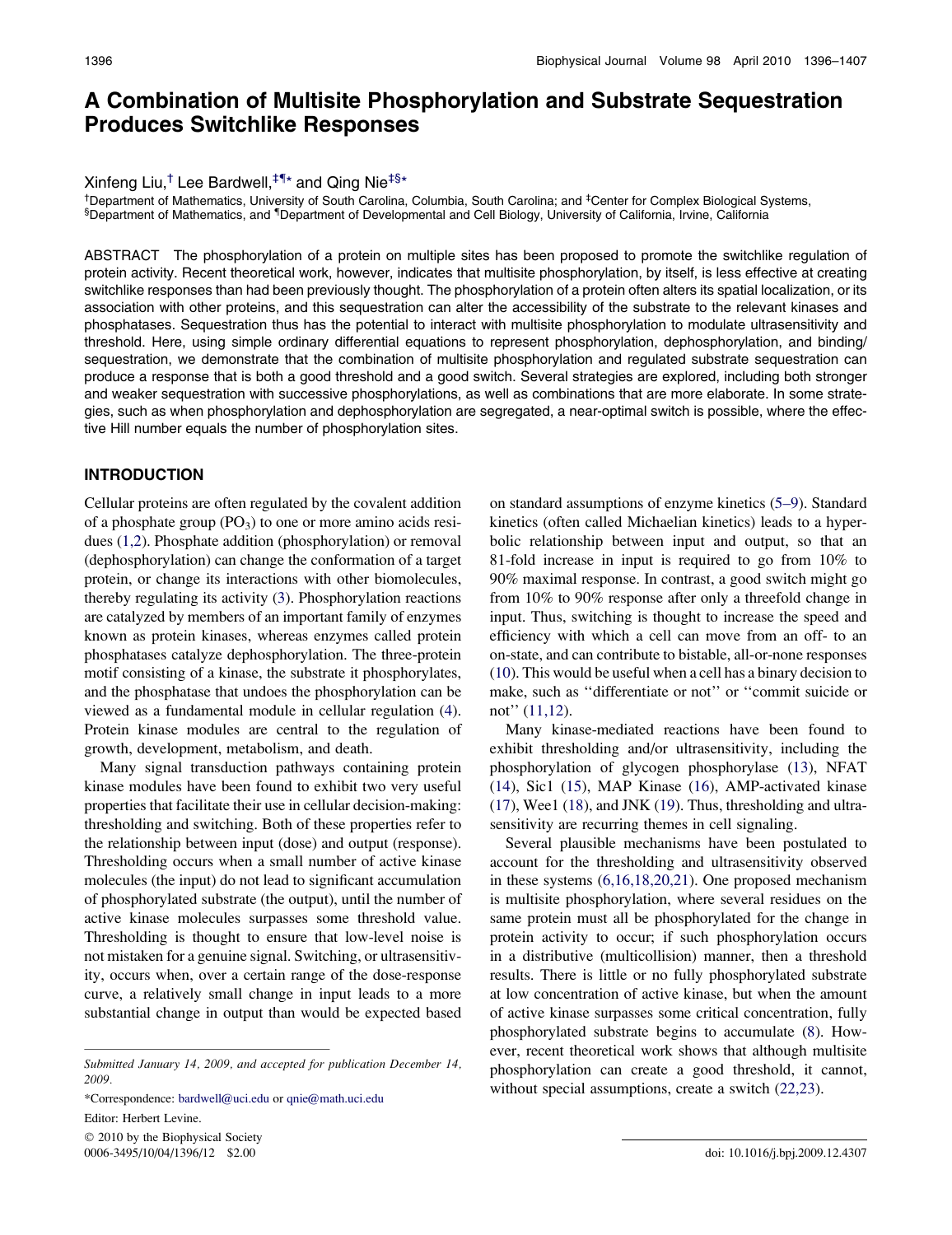The phosphorylation of a protein often alters its spatial localization ([24–30\)](#page-10-0). For instance, phosphorylation (or dephosphorylation) may induce a protein to move into or out of the nucleus, as happens when MAP kinase is phosphorylated on two residues by its activating kinase MEK ([31\)](#page-10-0). Another common theme in cell regulation is that the phosphorylation of a substrate may cause it to bind to (or dissociate from) another protein ([26,32](#page-10-0)). Phosphorylation-dependent alterations in spatial localization or protein binding can both be considered instances of protein sequestration. Often, the sequestration of substrate alters its exposure to kinases and phosphatases. For example, when MAP kinase translocates to the nucleus, it no longer encounters MEK, which is cytoplasmic, and its exposure to the potent cytoplasmic phosphatase MKP3 also ceases. Here we explore how situations like this can influence the thresholding and ultrasensitivity of substrate phosphorylation. We develop several new mathematical models to show that the combination of multisite phosphorylation of a substrate and the sequestration of that substrate can lead to a response that is both a good threshold and a good switch.

#### **BACKGROUND**

#### Definitions of thresholding and switching

Consider a simple phosphorylation-dephosphorylation system containing a kinase  $A$  that phosphorylates a substrate  $B$ , converting it from form  $B_0$  (unphosphorylated) to  $B_1$  (singlyphosphorylated), along with a phosphatase  $F$  which converts  $B_1$  back to  $B_0$ . Such system can be modeled using standard enzyme kinetics (commonly referred to as Michaelis-Menten kinetics), and it was shown by Goldbeter and Koshland [\(6](#page-10-0)) that a switchlike input-output function can occur if the kinase and phosphatase are saturated by their respective substrates. More-recent work has explored how this zeroorder enzyme saturation effect can combine with multisite phosphorylation to generate switchlike responses [\(23,33–](#page-10-0) [35](#page-10-0)). Here, we are interested in cases where the kinase and phosphatase are not saturated, because such cases were initially the motivation for proposing multisite phosphorylation as an alternative means to achieve ultrasensitivity. Thus, we ignore the enzyme-substrate complexes  $AB_0$  and  $FB<sub>1</sub>$  and use Scheme 1, below, instead. This simplification also provides considerable analytical tractability:

$$
A + B_0 \stackrel{k_0}{\rightarrow} A + B_1, \quad F + B_1 \stackrel{d_0}{\rightarrow} F + B_0.
$$
 (Scheme 1)

A simple calculation (see Section IIA of [Supporting Mate](#page-9-0)[rial](#page-9-0)) shows the fraction of  $B$  that is phosphorylated at steady state (the bar over  $B_1$  indicates a steady-state value; because [A] and [F] do not change during the course of the reaction, we leave the bars off them)

$$
\frac{[\overline{B}_1]}{[B_{\text{total}}]} = \frac{[A]}{\frac{d_0}{k_0}[F] + [A]},\tag{1}
$$

where  $[B_{\text{total}}] = [B_0] + [B_1]$ . This function has been called Michaelian or hyperbolic [\(8](#page-10-0)). However, it is worth noting that here we have obtained a hyperbolic input-output relationship using mass-action kinetics and ignoring the possibility of a Michaelian enzyme-substrate complex. Hence, the hyperbolic relationship is clearly not driven by enzyme saturation, but rather by the combination of firstorder kinetics with the diminishing returns that occur in a reversible reaction as the substrate is used up and the product accumulates.

Equation 1 is a version of the familiar Hill equation, which takes the more general form

$$
\frac{[\overline{B}^*]}{[B_{\text{total}}]} = \frac{[A]^{\text{h}}}{K + [A]^{\text{h}}},\tag{2}
$$

where  $B^*$  is a modified (e.g., activated) species of B, whose steady-state concentration corresponds to the output, whereas [A] corresponds to the input. Thus, the Hill function expresses the relationship between input  $A$  and output  $B^*$ .  $K$  is a combined parameter whose value will depend on the particular parameters of the system (e.g., in Eq. 2,  $K =$  $d_0[F]/k_0$ . The exponent h is known as the Hill number; in Eq. 1,  $h = 1$ . (See [Fig. S1](#page-9-0) for graphical examples of Hill functions.)

A standard measure of switching, or ultrasensitivity, is the fold change in input required to go from 10% to 90% maximum output, EC90/EC10, with a smaller fold-change being a better switch ([6\)](#page-10-0). For the Hill function, this fold being a better switch (6). For the Hill function, this fold<br>change is equal to  $\sqrt[k]{81}$  (see [Supporting Material](#page-9-0) for details). Thus, a Hill function becomes a better switch as h increases. For any input-output function, the effective Hill number  $n<sub>H</sub>$ can be calculated from the EC10 and EC90. Again, a larger  $n<sub>H</sub>$  indicates a better switch.

For thresholding, it is more difficult to choose a single metric that captures our intuition about what is and is not a good threshold. One possibility that has been suggested is simply the EC10, with a larger EC10 indicating a better threshold ([22\)](#page-10-0). For the Hill function, this is equal to the threshold  $(22)$ . For the Filli function, this is equal to the EC50 divided by  $\sqrt[n]{9}$ . Another possible measure of thresholding is EC10/EC50, which for the Hill function is simply biding is ECTO/ECSO, which for the Hill function is simply  $1/\sqrt[4]{9}$ . For both measures, the Hill function becomes a better threshold  $t_H$  as h increases, approaching the EC50 or 1, respectively, as h grows very large.

It has often been presumed that a multisite phosphorylation mechanism with  $n$  phosphosites would possess ultrasensitivity and threshold equivalent to a Hill function with  $h = n$ (see ([22\)](#page-10-0) for fuller discussion). However, as shown below, following from Gunawardena ([22\)](#page-10-0), this presumption is only true if the occupancy of intermediate phosphorylation states (i.e., those states other than completely unphosphorylated and completely phosphorylated) is discounted. (See Section IIB of [Supporting Material](#page-9-0) for a further development of this point.)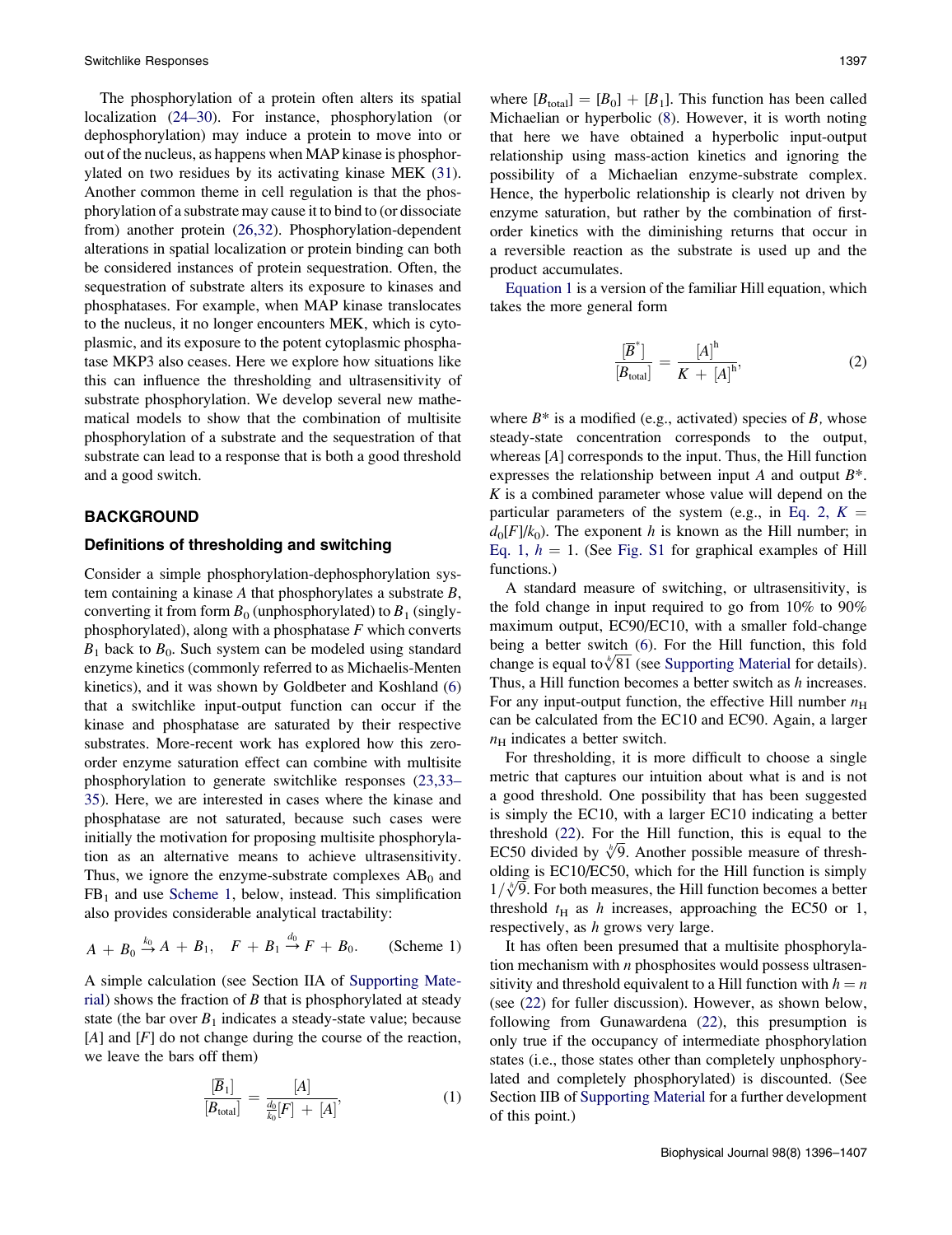#### Multisite phosphorylation makes a poor switch

We now consider a scheme for distributive multisite phosphorylation that considers the intermediate phosphorylation states, which we will then compare to a Hill function. The following scheme can be used to describe a protein that can be partitioned among three possible states, designated  $B_0, B_1,$  and  $B_2$ :

$$
B_0 \stackrel{f_0}{\underset{g_0}{\rightleftharpoons}} B_1 \stackrel{f_1}{\underset{g_1}{\rightleftharpoons}} B_2. \tag{Scheme 2}
$$

We will use this scheme to represent a substrate with two target phosphorylation sites that can be phosphorylated on 0, 1, or both sites. In using this scheme, we make the assumption that phosphorylation and dephosphorylation are ordered; as a result, the number of possible states/phosphoforms is reduced from  $2^n$  to  $n + 1$ , where *n* is the number of phosphorylation sites.

To represent the action of kinase  $A$  and phosphatase  $F$ acting on substrate  $B$  for the three-state, two-phosphosite case, we make the substitutions

$$
f_0 \to k_0[A],
$$
  
\n
$$
f_1 \to k_1[A],
$$
  
\n
$$
g_0 \to d_0[F],
$$
  
\n
$$
g_1 \to d_1[F],
$$

and obtain the steady-state solutions (see Section IIC of [Supporting Material](#page-9-0) for derivation):

$$
\frac{[\overline{B}_2]}{[B_{\text{total}}]} = \frac{k_0 k_1 [A]^2}{d_0 d_1 [F]^2 + k_0 d_1 [F][A] + k_0 k_1 [A]^2}.
$$
 (3)

To simplify this, we assume that  $[F] = 1$ , which is equivalent to letting [A] represent the kinase-phosphatase ratio rather than the concentration of the kinase. Then we obtain

$$
\frac{[\overline{B}_2]}{[B_{\text{total}}]} = \frac{[A]^2}{\frac{d_0 d_1}{k_0 k_1} + \frac{d_1}{k_1} [A] + [A]^2},\tag{4}
$$

which can be directly compared to Hill Eq. 2 with  $h = 2$ . This comparison reveals that the key difference between Eq. 4 and a Hill function is the extra term

$$
\frac{d_1}{k_1}[A]
$$

in the denominator, which represents the amount of  $B$  partitioned into the intermediate phosphorylation state. At low levels of [A], this extra term results in a function that has a higher EC10 than the corresponding Hill function, although the EC10/EC50 may not be higher. At intermediate levels of [A], Eq. 4 is less switchlike than the corresponding Hill function, but still more switchlike than a hyperbolic function ( $h = 1$ ). Finally, as [A] increases, Eq. 4 approximates a hyperbolic function, because one can then ignore all but the last two terms in the denominator (which then allows one to factor out an [A]). This is the key result of Gunawardena ([22\)](#page-10-0), although here we have derived it in a different way.

Similarly, for a substrate with three phosphorylation sites (and thus four states),

$$
\frac{[\overline{B}_3]}{[B_{\text{total}}]} = \frac{[A]^3}{\frac{d_0 d_1 d_2}{k_0 k_1 k_2} + \frac{d_1 d_2}{k_1 k_2} [A] + \frac{d_2}{k_2} [A]^2 + [A]^3}
$$
(5)

(see [Eq. S14](#page-9-0) of [Supporting Material](#page-9-0) for derivation). Again, it can be seen that there are extra terms in the denominator (compared to the corresponding Hill function with  $h = 3$ ) that will make the function less switchlike; indeed has been shown that the corresponding  $n_H$  does not get much larger than two, no matter how large the number of phosphosites  $n$  [\(22](#page-10-0)). In general, the multisite phosphorylation equation will have a denominator consisting of a polynomial of degree  $n$  in which the concentration of the kinase and perhaps the phosphatase are variables, and in which all terms of lower degrees  $(n-1, n-2,...,0)$  have positive coefficients. All of these coefficients will influence the EC10, EC50, and EC90, and therefore will also influence threshold and ultrasensitivity. To summarize, accounting for intermediate phosphorylation states in multisite phosphorylation results in an input-output function that is a poorer switch than an equivalent Hill function, but may be an as-good or even better threshold.

As shown in Gunawardena ([22\)](#page-10-0), one way to make a function like Eq. 5 more switchlike is to adjust rate coefficients such that the occupancy of the intermediate phosphorylation states is low. For example, one could pick parameters such that all phosphates except the first were relatively easy to put on (i.e.,  $k_1$  and especially  $k_2$  large compared to  $k_0$ ), and all phosphates except the initial one put on were relatively difficult to remove (i.e.,  $d_1$  and especially  $d_2$  small compared to  $d_0$ ). This idea is similar to that proposed for oxygen binding to hemoglobin, where, as a result of cooperativity between the subunits, the binding of the first oxygen is slower than the binding of the remaining three oxygen molecules. Indeed, a version of Eq. 5 with  $n = 4$  could be a passable model of oxygen  $(A)$  binding to hemoglobin  $(B)$ .

For proteins regulated by multisite phosphorylation in the absence of sequestration, the property that the first phosphate is much harder to put on than the rest is likely to require a phosphorylation-dependent, allosteric conformational change in the substrate. In general, these types of changes are thought to be relatively more difficult to evolve than simple modifications that change interactions ([36–38\)](#page-10-0). Indeed, it is difficult to envision a conformational change that would make a particular set of residues both easier to phosphorylate and more difficult to dephosphorylate. In the remainder of this article, we explore how sequestration of the phosphoforms of  $B$  can lead to a switchlike response approaching a Hill function, without a requirement for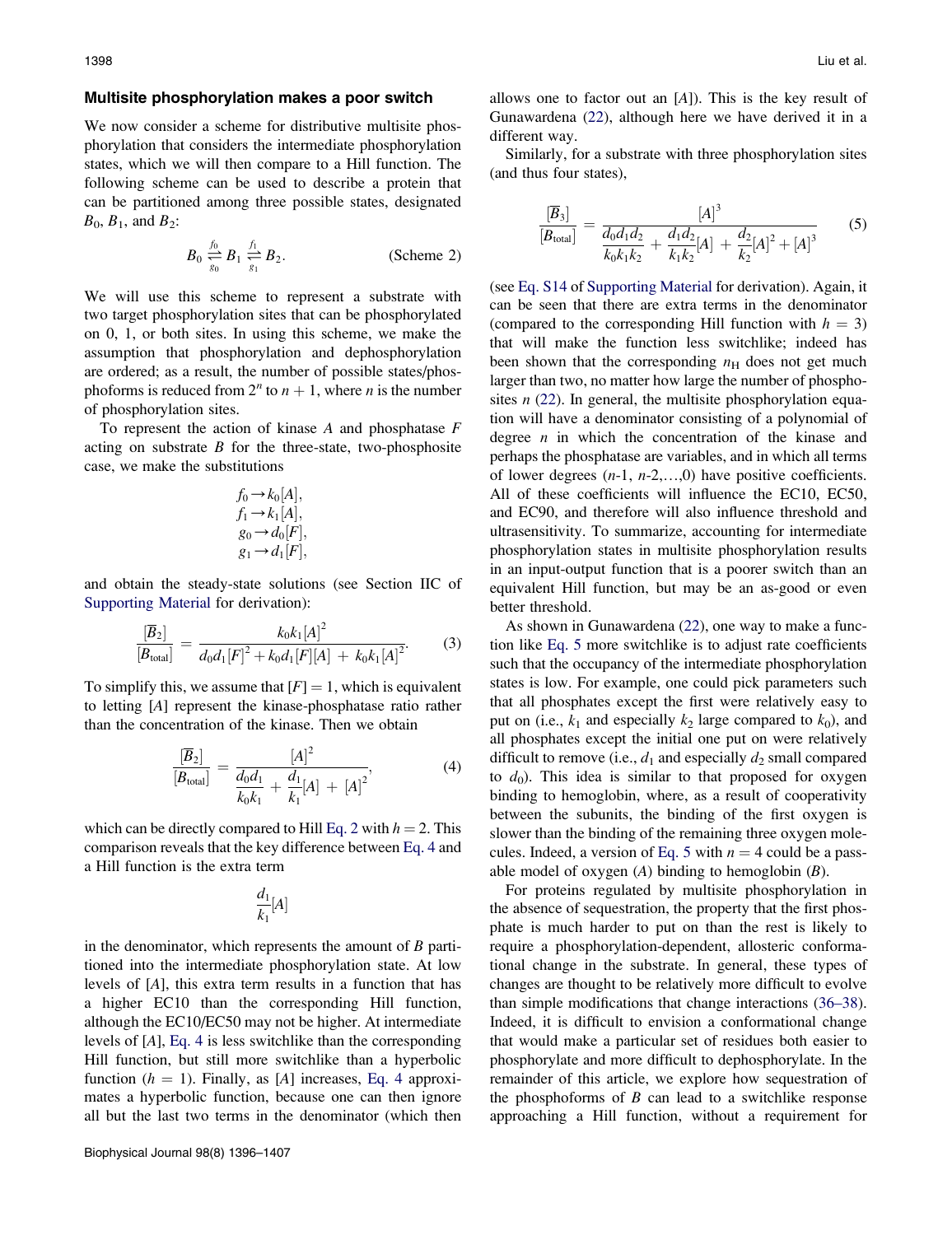<span id="page-3-0"></span>dramatic differences in the magnitude of the phosphorylation/dephosphorylation rate constants for different steps.

#### RESULTS AND DISCUSSION

#### Phosphorylation and protein sequestration

Let us first consider the sequestration of the substrate into/ onto a cellular compartment such as the nucleus or membrane; for the ensuing discussion, we assume that the sequestering compartment is the plasma membrane. Again, we consider a system of kinase  $A$  and phosphatase  $F$  acting distributively on substrate  $B$  with  $n$  phosphorylation sites (Fig. 1). Substrate  $B$  can translocate to the sequestering compartment S, forming complex  $BS. B_i$  represents the phosphoform with i sites phosphorylated,  $[B_i S]$  represents the concentration of sequestered (i.e., membrane-bound)  $B_i$ , and  $[B_i]$  represents the concentration of cytoplasmic  $B_i$ ; the total amount of B in the system is the sum of all the  $B_i$  and  $B_i$ S. Kinase A is again considered the input into the system, and we normalize by making  $[F] = 1$ . We assume that the phosphorylation or dephosphorylation of B takes place only when  $B$  is free in solution, and that when sequestered on the membrane, the phosphoforms of  $B$  are completely protected from kinase A and phosphatase F (equivalent, though less dramatic, results are obtained if the kinase and phosphatase activities at the membrane are lower than in the cytoplasm).

We allow each phosphoform  $B_i$  to have its own unique rate of association to/dissociation from the membrane, which is proportional to the first-order rate constants  $k_i^a$  and  $k_i^d$ , respectively; the use of a first-order process follows from



FIGURE 1 (*a*) A diagram depicting the phosphorylation and sequestration of a substrate B.  $B_i$  ( $i = 0, 1, 2, \ldots, n$ ) represents free substrate B that has been phosphorylated on a total of  $i$  sites,  $S$  represents the sequestering entity (e.g., membrane surface, nucleus, or a binding protein), and  $B_iS$  represents the sequestered phosphoforms of B. The values  $k_i$  and  $d_i$  are rates for the phosphorylation and dephosphorylation reactions, respectively. Rate coefficients  $k_i^a$  and  $k_i^d$  characterize binding to and dissociation from S. (b) The corresponding reaction diagram. A represents the kinase; the phosphatase is not explicitly shown.

the assumption that the amount of space on the membrane for  $B$  is not limited. Then, for any phosphoform  $i$ , the proportion of  $B_i$  that is either free or sequestered is given by (see [Eq. S17](#page-9-0) for derivation)

$$
\frac{[\overline{B}_{i}]}{[\overline{B}_{i}] + [\overline{B}_{i}S]} = \frac{k_{i}^{d}}{k_{i}^{a} + k_{i}^{d}} = \frac{1}{1 + \lambda_{i}},
$$
\n
$$
\frac{[\overline{B}_{i}S]}{[\overline{B}_{i}] + [\overline{B}_{i}S]} = \frac{k_{i}^{a}}{k_{i}^{a} + k_{i}^{d}} = \frac{\lambda_{i}}{1 + \lambda_{i}},
$$
\n(6)

where

$$
\lambda_i\,=\,\frac{k_i^a}{k_i^d}
$$

is the equilibrium constant for sequestration. We assume that the affinity of binding can depend on the number of times  $B$ has been phosphorylated, that is, the  $\lambda_i$  values are not all equal to each other (let

$$
c\,=\,\frac{\lambda_{i-1}}{\lambda_i}
$$

denote the fold change of  $1/\lambda_i$  with each phosphorylation). Indeed, this is a prerequisite for anything interesting happening: if the  $\lambda_i$  values are all equal to each other, then sequestration has no effect on threshold or ultrasensitivity.

Often, the maximally phosphorylated phosphoforms are the components directly affecting the downstream responses in a signaling pathway, that is, they are the active components. For the two-phosphosite case, the steady-state amount of the maximally phosphorylated isoform  $B_2$  that is either free or sequestered, as a fraction of the total  $B$  in the system, is (see [Eq. S18](#page-9-0) for derivation)

$$
\frac{[\overline{B}_2]}{[B_{\text{total}}]} = \frac{1}{(1+\lambda_2)} \frac{[A]^2}{\frac{(1+\lambda_0)}{(1+\lambda_2)} \frac{d_0 d_1}{k_0 k_1} + \frac{(1+\lambda_1)}{(1+\lambda_2)} \frac{d_1}{k_1} [A] + [A]^2}
$$
\nand (7)

$$
\frac{[\overline{B}_2 S]}{[B_{\text{total}}]} = \frac{\lambda_2}{(1 + \lambda_2)} \frac{[A]^2}{\frac{(1 + \lambda_0)}{(1 + \lambda_2)} \frac{d_0 d_1}{k_0 k_1} + \frac{(1 + \lambda_1)}{(1 + \lambda_2)} \frac{d_1}{k_1} [A] + [A]^2}.
$$
\n(8)

Equations 7 and 8 each consist of two fractions multiplied together. The first fraction (with  $1+\lambda_2$  in the denominator) determines the proportion of  $B_2$  that is either free or sequestered (see Eq. 6), whereas the second fraction, which is the same in both Eq. 7 and Eq. 8, determines the amount of  $B_2$  as a proportion of the total amount of  $B$ . With reference to these equations, we now present three strategies by which sequestration can influence the threshold and ultrasensitivity of a multisite phosphorylation reaction system. We then present two additional strategies that accomplish the same goals, but make different assumptions as to the phospho/sequestration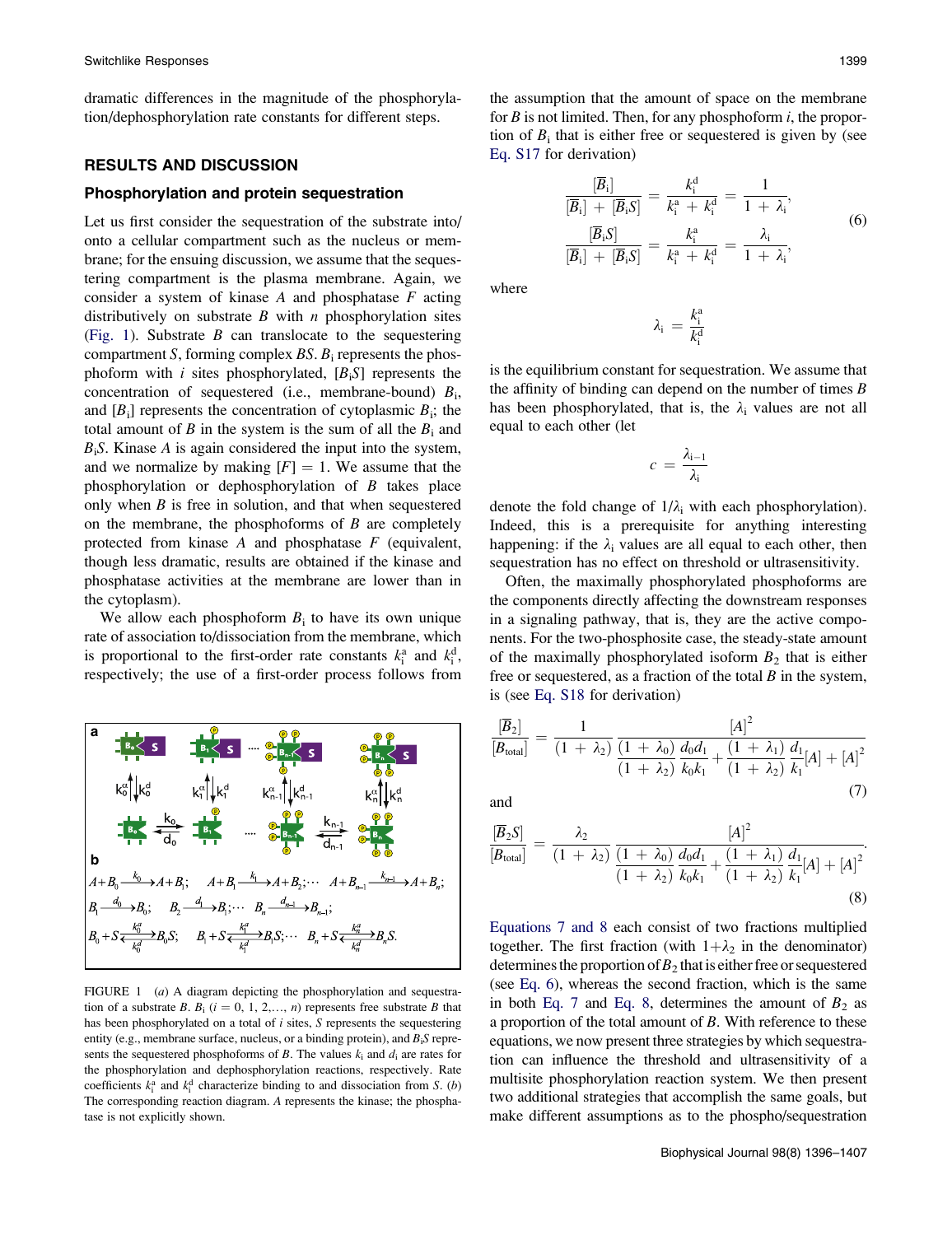states in which the substrate is active (Strategy 4), or where phosphorylation and dephosphorylation occur (Strategy 5).

## Strategy 1: sequestration of the unphosphorylated phosphoform

The degree of sequestration of the unphosphorylated phosphoform is determined by parameter  $\lambda_0$ ; the larger  $\lambda_0$  is, the larger percentage of  $B_0$  that is sequestered on the membrane (see Eq. 6). With reference to Eqs. 7 and 8, it can be seen that increasing  $\lambda_0$  will increase the first term in the denominator of the second fraction, although not affecting any other terms in the equation. This will in turn increase the EC10, the EC50, and the ultrasensitivity. Sensitivity analysis indicates that the most dramatic effect is on the threshold, and the effect on ultrasensitivity relatively minor. Essentially, Strategy 1 makes the first phosphate harder to put on, because, when it is sequestered,  $B_0$  is sheltered from the action of the kinase.

#### Strategy 2: sequestration of the fully phosphorylated phosphoform

The degree of sequestration of the fully phosphorylated phosphoform  $B_n$  is proportional to the parameter  $\lambda_n$ . With reference to Eq. 8, it can be seen that increasing  $\lambda_2$  will decrease all but the last term in the denominator of the second fraction. Decreasing the intermediate terms in this denominator increases ultrasensitivity, whereas decreasing the first term lowers the EC10 and EC50, reducing the threshold (by the EC10 metric). Thus this strategy increases ultrasensitivity but at the cost of a lower threshold ([Fig. 2\)](#page-5-0). Essentially, Strategy 2 makes the ultimate phosphate harder to remove, because, when it is sequestered,  $B_2$  is sheltered from the action of the phosphatase.

Increasing  $\lambda_2$  also increases the fraction of  $B_2$  that is sequestered and decreases the amount of  $B_2$  that is free. Thus, this strategy is most efficient if the sequestered form is biochemically active in terms of regulating downstream events. For example, if  $B$  is an enzyme that is activated by phosphorylation, then  $B$  should have access to its substrate while bound to the membrane.

#### Strategy 3: combine Strategies 1 and 2

Strategy 1 increases the threshold with a minor effect on ultrasensitivity, whereas Strategy 2 decreases the threshold although increasing ultrasensitivity. If the strategies are combined, then threshold and ultrasensitivity can be independently tuned. One such scenario would be that  $B_0$  is sequestered on the membrane, its conversion to form  $B_1$ inhibits its binding to the membrane, and its conversion to form  $B_2$  induces its translocation to the nucleus, where it has access to its nuclear substrates. If  $B$  is phosphorylated and dephosphorylated only in the cytosol, then this strategy makes the first phosphate relatively harder to put on and the ultimate phosphate relatively harder to remove, resulting in a good switch and a good threshold.

The results of this strategy are shown in [Fig. 3.](#page-6-0) Here, only the unphosphorylated and fully phosphorylated phosphoforms are strongly sequestered, and there is little or no sequestration of any of the intermediate phosphoforms. This leads to a highly ultrasensitive response, where the effective Hill number  $n_H$  closely approaches n, the number of phosphosites ([Fig. 3](#page-6-0) b). Furthermore, the threshold, measured as EC10/ EC50, increases toward its limiting value of 1 as  $n$  increases ([Fig. 3](#page-6-0) d).

#### Second-order sequestration

It is likely that the most common type of substrate sequestration is protein-protein interaction, where the substrate  $B$ binds to another protein S, and this binding modulates the interaction of the substrate with the kinase and phosphatase. Such cases are best modeled using second-order association constants where the rate of BS formation depends on both the concentration of B and the concentration of S. Accordingly, we have analyzed all the scenarios in this article under this assumption, and have determined the effect of the concentration of the sequestering agent on the effective Hill number. In almost all such cases, a greater concentration of the sequestering agent results in a larger  $n_{\rm H}$ , approaching the limit of the first-order solution (which can be obtained by assuming [S] does not change during the course of the reaction). For example, this is true for Strategy 3, as shown in [Fig. S2](#page-9-0). An exception to this general rule is found in Strategy 4, as shown below.

## Strategy 4: the sequestered forms are the relevant forms

So far, we have assumed that the fully phosphorylated phosphoform is the active form of the substrate, and examined the effect of sequestration on the ultrasensitive accumulation of this form. In Strategy 4, in contrast, we assume that the sequestered phosphoforms are the active forms, regardless of their phosphorylation state, and that phosphorylation regulates substrate activity only by regulating substrate sequestration. An example of such a strategy is the regulation of the yeast scaffold protein Ste5 by the cell cycle kinase Cdk. When yeast cells are stimulated with mating pheromone, Ste5 is recruited to the inner leaflet of the plasma membrane by upstream components of the pheromone response pathway, and this membrane recruitment allows Ste5 to relay the signal to downstream components [\(39,40\)](#page-10-0). In other words, the membrane-sequestered fraction of Ste5 is the active fraction. However, during most phases of the cell cycle, Cdk-mediated phosphorylation of a cluster eight phosphosites near the membrane-binding domain of Ste5 prevents its membrane binding, and thereby inhibits Ste5's ability to transmit the mating signal [\(39,40\)](#page-10-0). As a result, yeast mate well only during the G1 phase of the cell cycle,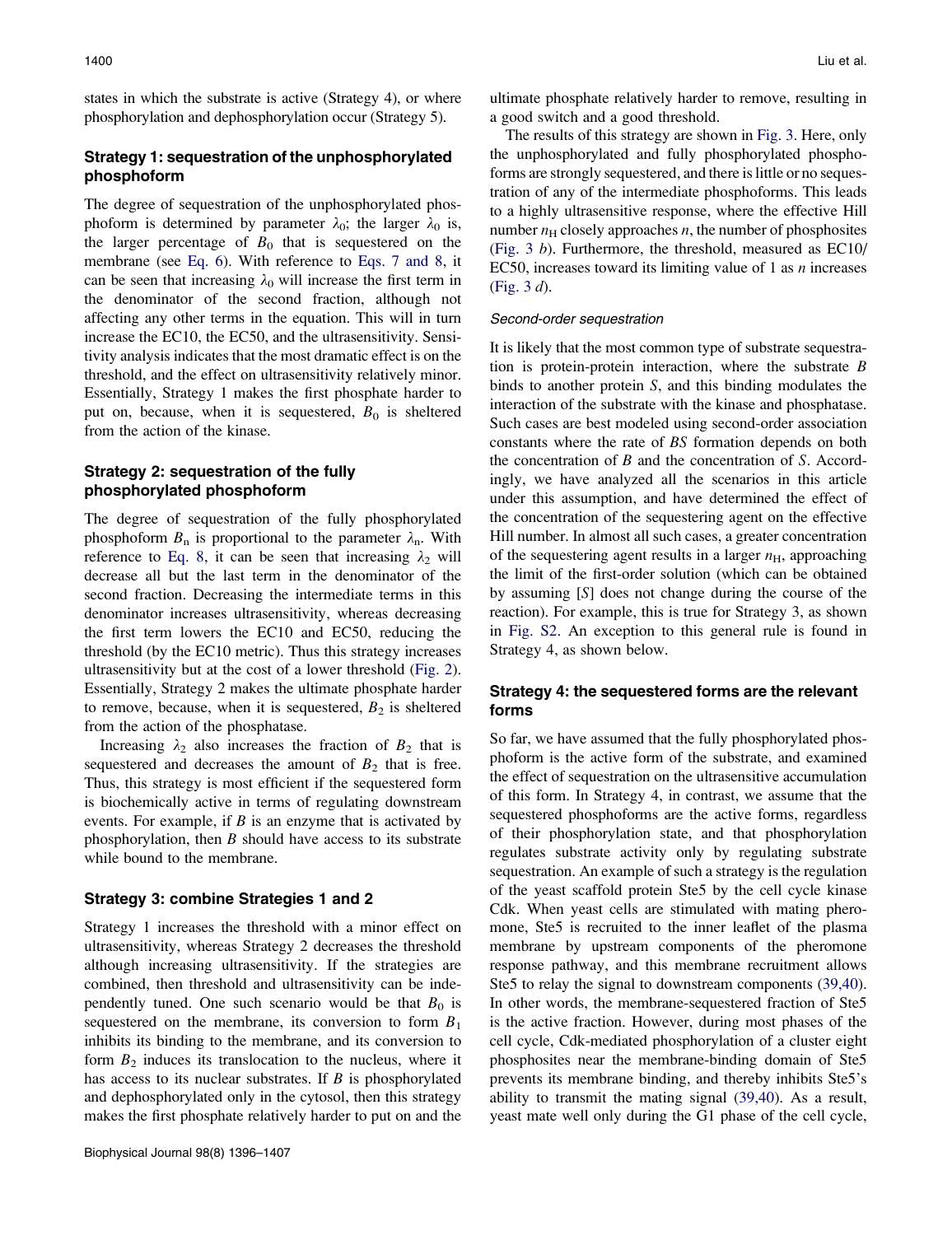<span id="page-5-0"></span>

FIGURE 2 Strategy 2, sequestration of the more phosphorylated phosphoforms. (a) A scheme of stronger binding with each phosphorylation.  $(b)$  The fraction of  $B$ that is fully phosphorylated and sequestered varies with the concentration of kinase A. For each value of  $c = \lambda_{i-1}/i$  $\lambda_i$ , the corresponding effective Hill number  $n_H$  is also shown. Each curve is normalized by setting its EC50 equal to 1. $(c)$  Hill coefficients as a function of the number of phosphorylation sites and fold change of binding ratios with each phosphorylation.  $(d)$  Same as panel  $b$ , but not normalized to EC50, so as to emphasize threshold  $(t_H)$ , as measured by the EC10 metric.  $(e)$  Threshold as a function of the number of phosphorylation sites and fold change of scaffold binding ratios with each phosphorylation.

when Cdk is inactive. Based on these experimental observations, Serber and Ferrell [\(21](#page-10-0)), using modeling and computational analysis, showed that the combination of multisite phosphorylation and membrane binding could produce a switchlike dissociation of Ste5 from the membrane (whether this event is actually as switchlike in cells has not yet been determined). Here we provide an analytical explanation for this result.

Unlike in previous strategies, it is not the amount of maximally phosphorylated substrate (Ste5 in this case) that is the key variable, but rather the amount of sequestered substrate (i.e., membrane-bound Ste5). Hence, simplifying to the two phosphosite case, we use the following equation, which describes the fraction of all phosphoforms of B bound to the membrane:

$$
\frac{[\overline{B}_0 S] + [\overline{B}_1 S] + [\overline{B}_2 S]}{[B_{\text{total}}]} = \frac{\lambda_0 + \lambda_1 [A] + \lambda_2 [A]^2}{(1 + \lambda_0) + (1 + \lambda_1) [A] + (1 + \lambda_2) [A]^2}.
$$
\n(9)

(For clarity, we have assumed in Eq. 9 that  $k_i = d_i$  for all  $i$ , so that their ratios equal 1 and cancel out of the equation.) To facilitate our understanding, let us examine the case where  $\lambda_1$  and  $\lambda_2$  are so small that we assume they are zero, which corresponds to biochemical assumption that phosphorylation at either one or both phosphosites is sufficient to prevent membrane binding. Given this assumption, Eq. 9 reduces to

$$
\frac{[\overline{B}_{\text{bound}}]}{[B_{\text{total}}]} = \frac{\lambda_0}{(1 + \lambda_0) + [A] + [A]^2}.
$$
 (10)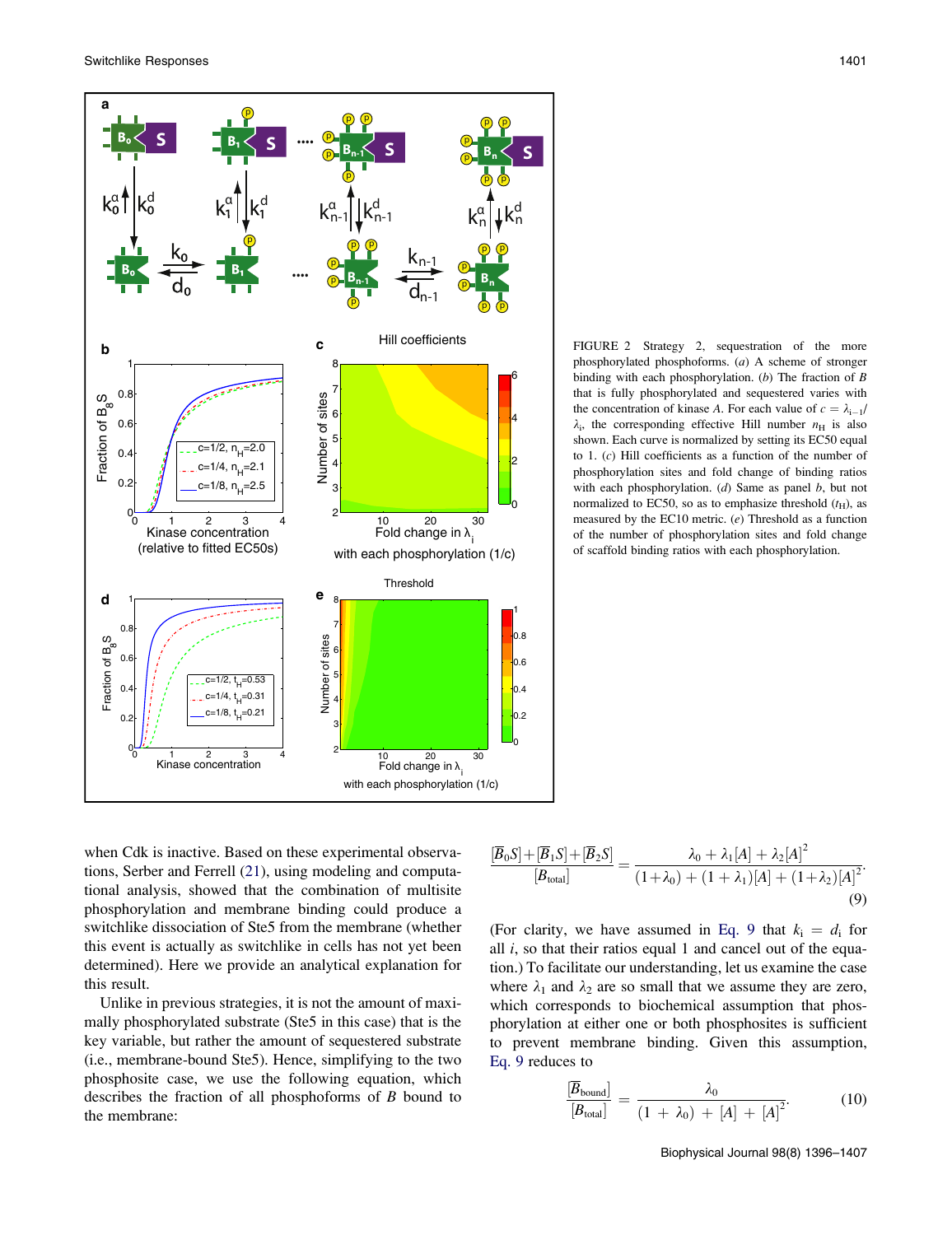<span id="page-6-0"></span>

FIGURE 3 Strategy 3, sequestration of the unphosphorylated and fully phosphorylated phosphoforms. (a) Reaction scheme, envisioned by showing the unphosphorylated phosphoform preferentially binding to the plasma membrane, and the fully phosphorylated phosphoform preferentially translocating to the nucleus. (b) Typical cases showing the fraction of fully phosphorylated and sequestered B, as a function of the concentration of kinase and the total number of phosphosites  $n$ . (c) Hill coefficients as a function of the number of phosphosites and fold increase in the dissociation constant for sequestration experienced by the intermediate phosphostates. (d) Same as in panel  $b$ , but with the inset indicating threshold  $(t_H)$ , as measured by the EC10/EC50 metric. (e) Threshold as a function of the number of phosphorylation sites and fold increase in the dissociation constant for sequestration experienced by the intermediate phosphostates.

Equation 10 can be compared to the single-phosphosite scenario in which there is only a single phosphosite on the substrate, the phosphorylation of which prevents membrane binding; in this scenario, the relevant equation would be

$$
\frac{[\overline{B}_{\text{bound}}]}{[B_{\text{total}}]} = \frac{\lambda_0}{(1 + \lambda_0) + [A]},\tag{11}
$$

which describes a hyperbolic decrease in the fraction of B bound as [A] increases. In comparison to Eq. 11, Eq. 10 exhibits both thresholding and ultrasensitivity, because of the term  $[A]^2$  in the denominator, which comes from accounting for the partitioning of  $B$  into the doubly-phosphorylated state. In the doubly-phosphorylated state, the substrate is two transitions away from the (unphosphorylated) state where it has a probability of binding to the membrane. In contrast, were there only a single phosphosite, the substrate could only be one transition away. However, Eq. 10 is not as ultrasensitive as the corresponding Hill equation for  $n = 2$ , because of the presence of the intermediate term in the denominator.

In the full, eight-phosphosite Ste5 scenario (see [Fig. 4\)](#page-7-0), the ultrasensitivity is driven by the fact that the highly phosphorylated phosphoforms have a low membrane binding affinity, and several phosphates will need be removed before they have a relatively high affinity. Although the intermediate terms in the denominator prevent the system from achieving an effective Hill number approaching eight, it is possible to choose parameters to obtain an effective Hill number of  $\sim$ 4. Also, as shown in [Fig. 4](#page-7-0) d and [Fig. S2](#page-9-0), if the sequestering agent  $S$  is a protein whose concentration is limiting, then there is an optimal concentration of S that maximizes the amount of ultrasensitivity obtainable given the other parameter choices.

To summarize, in this section we have shown that an ultrasensitive response with a good threshold can arise when phosphorylation regulates substrate sequestration, but substrate sequestration determines substrate activity. More generally, if the phosphorylation of a subset  $j$  of the available phosphosites  $n$  is sufficient to flip the substrate's activity from on to off or vice-versa, then the result is both a better threshold and a better switch than the case where only one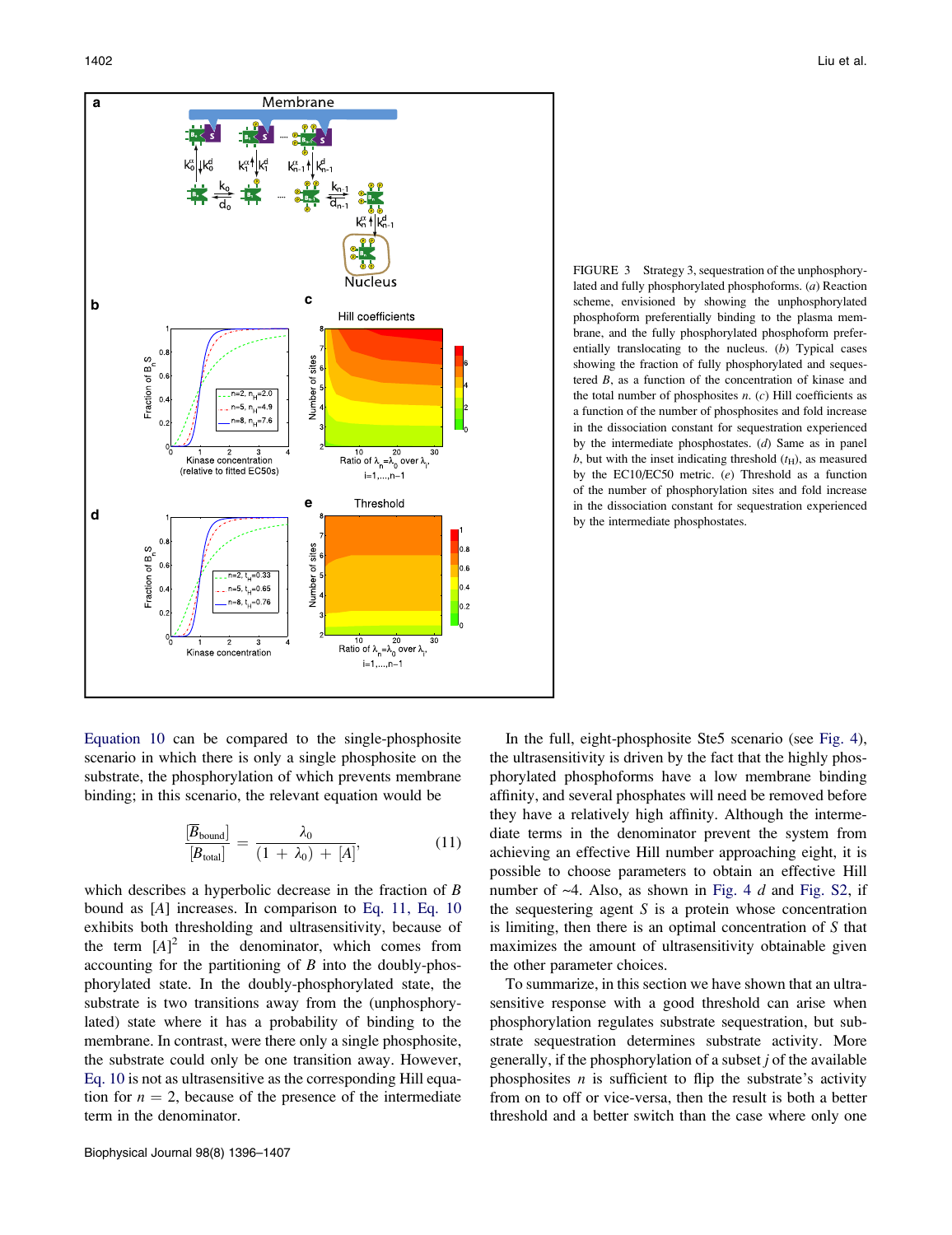<span id="page-7-0"></span>

FIGURE 4 Strategy 4, regulation by release from sequestration. In this scenario, the sequestered form is the active (or inactive) entity, so the appropriate functional output is total substrate bound. (a) A scheme showing weaker binding with each phosphorylation. (b) Plot, assuming eight phosphosites  $(n =$ 8), showing how the fraction of  $B$  that is sequestered (total substrate bound) varies with the concentration of kinase A. For each value of  $c = \lambda_{i-1}/\lambda_i$ , the corresponding effective Hill number  $n_H$  is also shown. Each curve is normalized by setting its EC50 equal to 1.  $(c)$  Hill coefficients as a function of the number of phosphorylation sites and fold change of binding ratios with each phosphorylation. (d) Hill coefficients as a function of the number of phosphorylation sites and total  $S$ , assuming the concentration of  $S$  is limiting (e.g., S is a protein and not a compartment).

phosphosite must be phosphorylated to flip the substrate's activity. Moreover, such a situation is likely to exhibit greater ultrasensitivity than the case where there are only  $j$ phosphosites.

## Strategy 5: sequestration and the action of scaffold proteins

In cell signaling, scaffolds proteins act as organizing platforms that bind to both a kinase and its substrate, and thereby facilitate the phosphorylation of the substrate by the kinase. A prime example is the yeast MAP kinase Fus3 (here playing the role of substrate), which can only be phosphorylated by its activator Ste7 if both Fus3 and Ste7 are bound to the Ste5 scaffold protein ([41\)](#page-10-0). A reasonable way to model a situation like this is to assume that the substrate can only be phosphorylated when bound to the scaffold protein.

It has also been proposed that some scaffold proteins may protect their bound ligands from the action of phosphatases ([42\)](#page-10-0). Certainly this seems reasonable for the Ste5-Ste7- Fus3 complex, because Fus3, while in this complex, uses the same interaction surface that it uses to interact with phosphatases to contact docking sites on Ste7 and Ste5 ([43\)](#page-10-0). A reasonable way to model this feature is to assume that the substrate can only be dephosphorylated when not bound to the scaffold protein. In this section, we evaluate a system in which

- 1. The free substrate  $B_i$  may bind to the scaffold protein S;
- 2. The kinase is colocalized with the scaffold so that only the scaffold-bound substrate component  $B_iS$  can be phosphorylated; and
- 3. Only the free phosphorylated substrate may be dephosphorylated [\(Fig. 5](#page-8-0)).

In this model [\(Fig. 5\)](#page-8-0), the second-order association rate coefficient for scaffold binding  $(k_i^a)$  and the first-order dissociation rate coefficient  $k_i^d$  appear separately in the steadystate solution of the system, unlike the previous models that use only the equilibrium binding constant (i.e.,  $\lambda_i = k_i^a / k_i^d$ ; and see [Supporting Material](#page-9-0)). As a result, it was necessary to vary both rate coefficients independently to study the effect of the scaffold on threshold and ultrasensitivity.

First, we considered a change in the association coefficient with each phosphorylation, while holding the rate coefficients for dissociation, phosphorylation, and dephosphorylation fixed. In this case, stronger scaffold binding with each phosphorylation, i.e.,  $\alpha = k_i^a / k_{i-1}^a > 1$ , results in good ultrasensitivity but a relatively poor threshold, and an optimum Hill coefficient can be obtained  $(n_H \approx n)$  [\(Fig. 6](#page-8-0), a and b, and [Fig. S3\)](#page-9-0). In contrast, with weaker scaffold binding with each phosphorylation ( $\alpha$  < 1), the Hill coefficient  $n_{\rm H}$ cannot reach larger than two; however, a better threshold can be achieved for this case [\(Fig. S3\)](#page-9-0).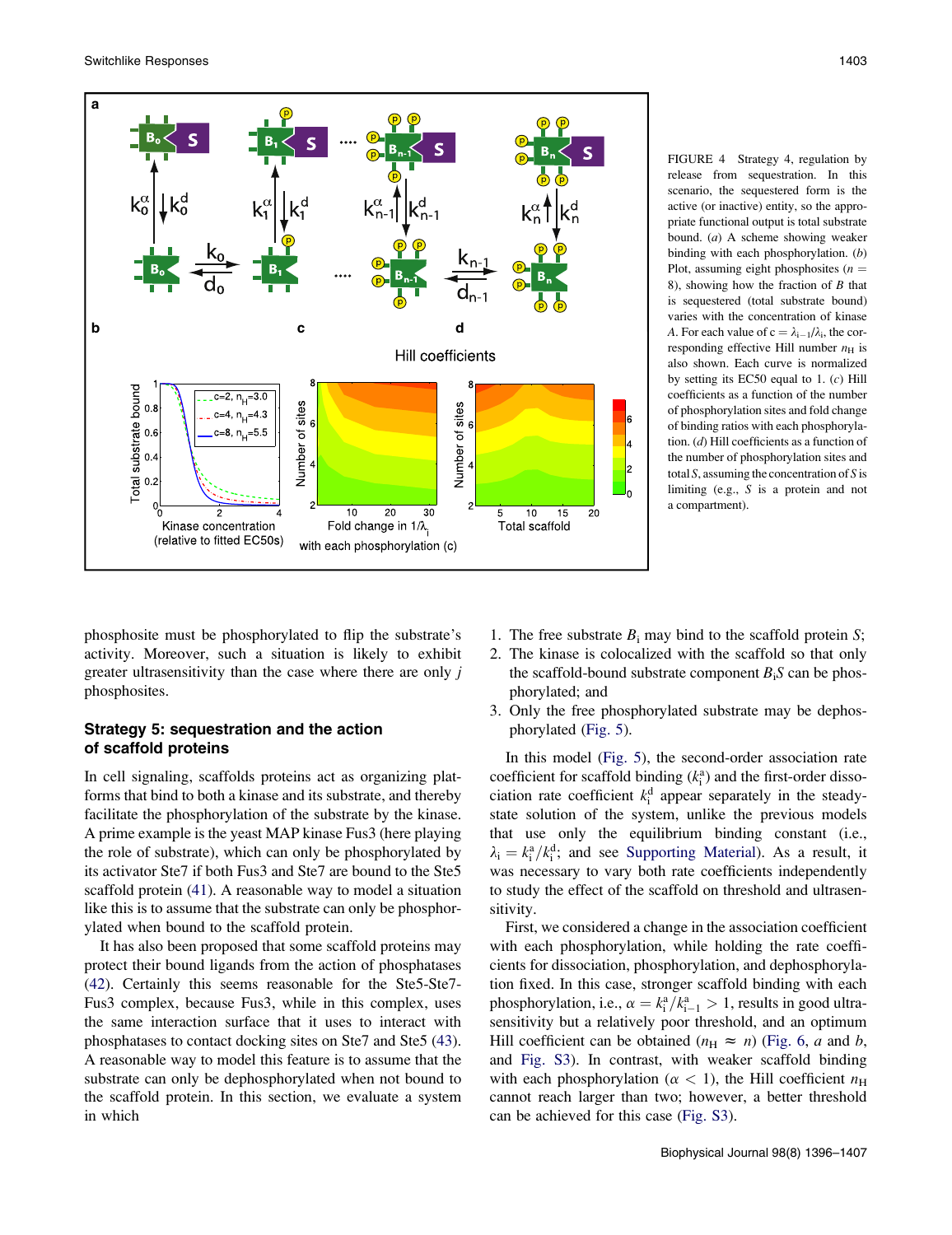<span id="page-8-0"></span>

FIGURE 5 (a) A model with kinase colocalized on a scaffold protein S. Phosphorylation takes place only when the substrate  $B$  is bound to the scaffold, whereas dephosphorylation only takes place when  $B$  is unbound. (b) The corresponding reaction diagram.

Second, we varied the dissociation rate coefficient while keeping the rest of parameters fixed. In this case, we found that both stronger  $(\beta = k_1^d / k_{i-1}^d < 1)$  and weaker  $(\beta > 1)$ scaffold binding with increasing phosphorylation lead to increased ultrasensitivity. However, an optimum Hill coefficient ( $n_H \approx n$ ) cannot be reached for either case (Fig. 6 c). In this case, stronger scaffold binding with increasing phosphorylation results in a much better threshold [\(Fig. S3](#page-9-0)).

Third, we varied the scaffold association and dissociation rate coefficients simultaneously, but with a fixed ratio:  $\lambda_i = k_i^a / k_i^d = 1$  for all *i*. This system can exhibit a high ultrasensitivity for both stronger  $(\alpha = k_i^a / k_{i-1}^a > 1)$  and



weaker ( $\alpha$  < 1) scaffold binding with each phosphorylation. However, only stronger scaffold binding with each phosphorylation can provide a better threshold ([Fig. S3](#page-9-0)). In addition, stronger scaffold binding with each phosphorylation allows near-optimum Hill coefficients. To restate, a stronger scaffold binding with each phosphorylation ( $\alpha > 1$ ) allows near-optimum Hill coefficients and better thresholds, whereas a weaker scaffold binding ( $\alpha$  < 1)) cannot achieve either one. Moreover, achieving the near-optimum Hill coefficients requires a much smaller value of fold change of scaffold binding with each phosphorylation than the case in Fig. 6 b. These results are quite different from the previous models where phosphorylation occurred off the membrane/ scaffold. In these models, the Hill coefficient was always smaller than two if the binding coefficient ratio was equal (i.e.,  $\lambda_i = k_i^a / k_i^d = 1$ ). We also varied the kinase reaction rates  $(k<sub>i</sub>)$  and dephosphorylation rates  $(d<sub>i</sub>)$  with each phosphorylation for the case shown in Fig. 6 d. A combination of stronger phosphorylation and weaker dephosphorylation results in a larger Hill coefficient (Fig. 6 e), as expected, but with a poorer threshold ([Fig. S3](#page-9-0)).

In summary, overall, the system of localized kinase on a scaffold provides many avenues for achieving a large Hill coefficient. Furthermore, some of these possibilities are also compatible with the goal of achieving a high threshold.

#### **CONCLUSION**

Multisite phosphorylation and protein sequestration/compartmentalization are two very common themes in protein regulation. Multisite phosphorylation is extremely common;

> FIGURE 6 Typical cases for the scaffold protein model shown in Fig. 5. (a) Plot, assuming eight phosphosites  $(n = 8)$ , showing how the fraction of free B that is fully phosphorylated varies with the concentration of kinase A. The value  $\alpha$  is the fold-change in the scaffold binding rates (i.e.,  $\alpha = k_i^a / k_{i-1}^a$ ). For each value of  $\alpha$ , the corresponding effective Hill number  $n<sub>H</sub>$  is also shown. Each curves is normalized by setting its EC50 to 1.  $(b)$  Hill coefficients as a function of number of phosphosites and fold change of scaffold binding rates with each phosphorylation. (c) Hill coefficients as a function of number of phosphosites and fold change of scaffold dissociation rates with each phosphorylation. (d) Hill coefficients as a function of number of phosphosites and simultaneous fold change of scaffold binding and dissociate rates at each phosphorylation, with  $\lambda_i = k_i^a / k_i^d = 1$ . (e) The same as panel c except  $k_i/k_{i-1} = 2$  and  $d_i/d_{i-1} = 1/2$  for all *i*. (*f*) Hill coefficients as a function of the number of phosphorylation sites and the total amount scaffold. In this case, the parameters are  $\alpha = \beta = 4$ ,  $\lambda_i = k_i^a / k_i^d = 1$ ,  $k_i / k_{i-1} = 2$ , and  $d_i / d_i - 1 = 1/2$ . In panels  $a-f$ ,  $S_t = 15$ ,  $B_t = 10$ , with all other parameters equal to 1 except as specified otherwise in the figure.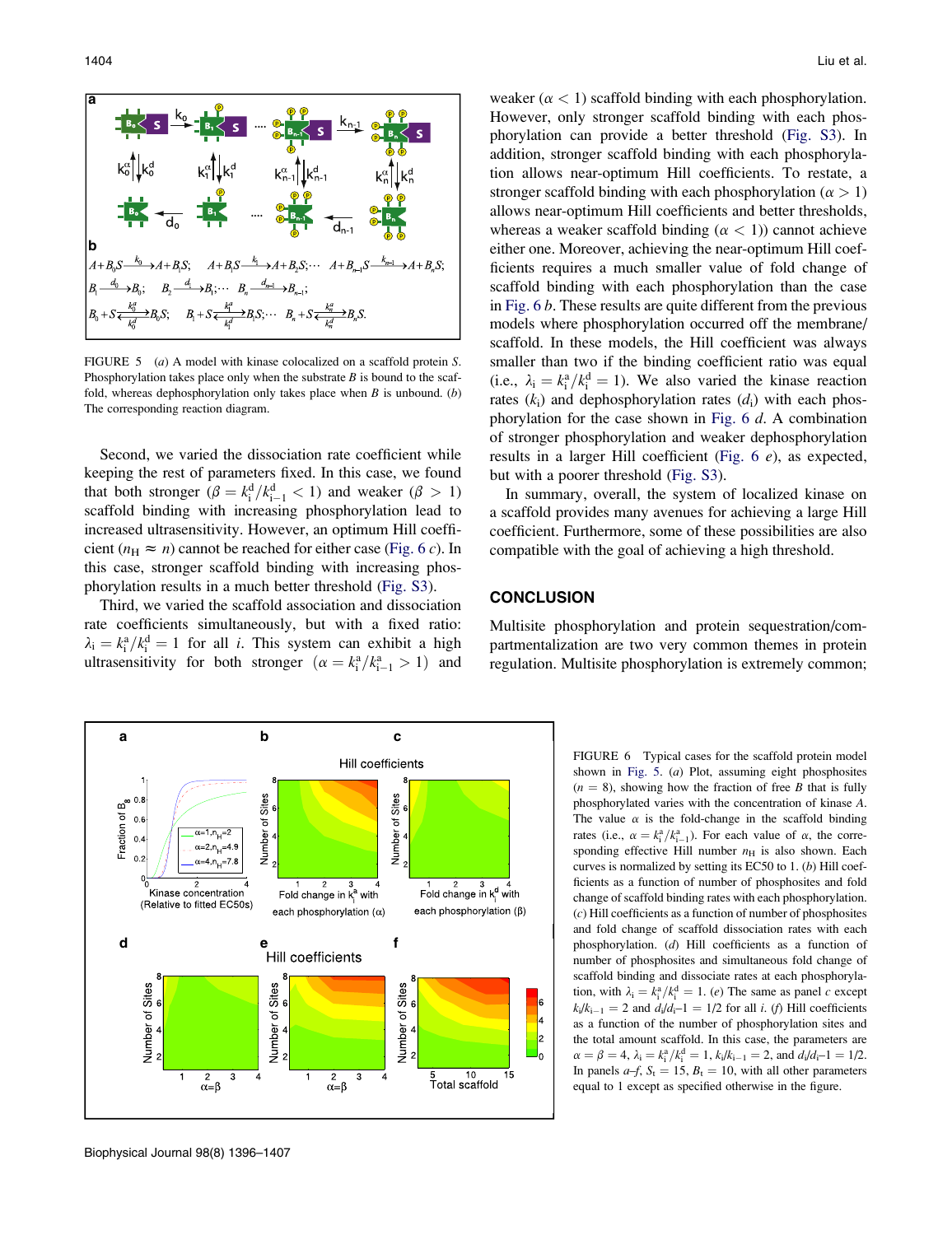<span id="page-9-0"></span>although no systematic tabulation has been made to our knowledge, it seems reasonable to posit that the majority of kinases that phosphorylate a physiological substrate do so on more than one phosphosite. Substrate sequestration is also extremely common and can take many forms, including movement of the substrate into another compartment, binding of the substrate to a membrane, or binding of the substrate to another protein. Here we have examined how multisite phosphorylation and substrate sequestration interact to influence the ultrasensitivity and threshold of the input-output function. Our main finding is that the combination of multisite phosphorylation and substrate sequestration can make both a good threshold and good switch.

In our analysis, we used reaction schemes that ignored enzyme-substrate complexes, so as to eliminate the possibility of enzyme sequestration effects (i.e., zero-order, enzyme saturation effects). This choice also allowed us to obtain exact steady-state solutions for these schemes. Our findings thus complement previous studies on the combination of enzyme sequestration and multisite phosphorylation in generating switchlike responses ([23,30,33–35,44](#page-10-0)).

For many years, it was assumed that multisite phosphorylation by itself is capable of producing optimal switchlike responses (even in the absence of enzyme sequestration), in which the effective Hill number equals the number of phosphosites (see ([22\)](#page-10-0) for fuller discussion). However, as explained in Background of this article and, using a different formalism by Gunawardena ([22\)](#page-10-0), this presumption is true only in special cases (see also [\(45](#page-11-0)) for recent review). The combination of multisite phosphorylation and substrate sequestration provides additional options for the organism to evolve a set of parameters that enable a more switchlike response. Indeed, we found that several kinetic mechanisms can achieve such ultrasensitive responses, including both stronger and weaker binding with successive phosphorylations. Furthermore, a near-optimal switchlike response is possible in many of the scenarios we analyzed (for example, if the binding change accompanying the first and last phosphorylations is significantly larger than the rest, by using Strategy 3).

An ultrasensitive response with a good threshold can also be obtained using Strategy 4, in which phosphorylation regulates sequestration status, but sequestration status regulates activity. This allows the possibility that the first few phosphorylations do the work of affecting sequestration rates, whereas the later phosphorylations provide additional redundant tags that must be removed before there is a reasonable probability of undoing the sequestration caused by the initial phosphorylations. Although our analysis was at steady state, it is clear that in a dynamic setting this strategy could lead to a substantial time delay after stimulus removal before a sequestered protein became unsequestered.

Finally, a near-optimal switchlike response can also be obtained using Strategy 5, which is based upon the ability of scaffold proteins to promote kinase-substrate transactions, while at the same time protecting the substrate from dephosphorylation. Although it has been proposed that the actions of scaffolds may decrease ultrasensitivity [\(39,46,47](#page-10-0)), in our model, scaffolds can facilitate switchlike responses in a multisite phosphorylation system. Indeed, with this strategy there are many avenues for achieving a switchlike response.

These predictions are experimentally testable in principle, although there are likely to be technical challenges. One procedure would be to

- 1. Start with a system in which there are phosphorylation associated changes in substrate localization or proteinprotein interactions.
- 2. Systematically vary the level of active input kinase and measure the change in substrate phosphorylation state and/or activity to assess threshold/ultrasensitivity.
- 3. Eliminate the relevant sequestration interaction and assess any associated change in threshold/ultrasensitivity. To eliminate the relevant sequestration interaction, one could omit the sequestering component S from a reconstituted system, or inactivate the S-binding domain of the substrate by mutagenesis (e.g., in [Fig. 1](#page-3-0)  $a$ , this would result in only the bottom row of reactions occurring).

There are relatively few experimentally derived estimates of Hill coefficients for simple kinase-substrate systems; however, those that do exist have Hill coefficients in the range of 2–4. For example, the Hill coefficient is 1.7 for MAP kinase activation by MEK ([16\)](#page-10-0), 2.3 for the activation of glycogen phosphorylase [\(13](#page-10-0)), 2.5 for activation of AMP-activated kinase [\(17](#page-10-0)), and 3.5 for inactivation of Wee1 by Cdk1 kinase ([18\)](#page-10-0). This degree of ultrasensitivity and thresholding is in the range readily achievable by the mechanisms described in this article.

Hemoglobin is able to bind oxygen in a switchlike fashion (with a Hill coefficient of 2.8) by virtue of its ability to undergo cooperative allosteric conformational changes upon oxygen binding ([48\)](#page-11-0). Likewise, it has been proposed that conformational change linked to phosphorylation may help multisite phosphorylation, by itself, to create an efficient switch [\(22](#page-10-0)). It has been argued, however, that allostery is relatively difficult to evolve, whereas the regulation of binding (i.e., sequestration) by phosphorylation is much more evolvable ([36–38\)](#page-10-0). For instance, a phosphate can easily block a protein-protein interaction. In this view, the use of multisite phosphorylation combined with sequestration to create a switch and a threshold is readily evolvable, and has almost certainly been discovered many times during evolution.

#### SUPPORTING MATERIAL

Two schemes, 21 equations, and three figures are available at [http://www.](http://www.biophysj.org/biophysj/supplemental/S0006-3495(10)00008-1) [biophysj.org/biophysj/supplemental/S0006-3495\(10\)00008-1](http://www.biophysj.org/biophysj/supplemental/S0006-3495(10)00008-1).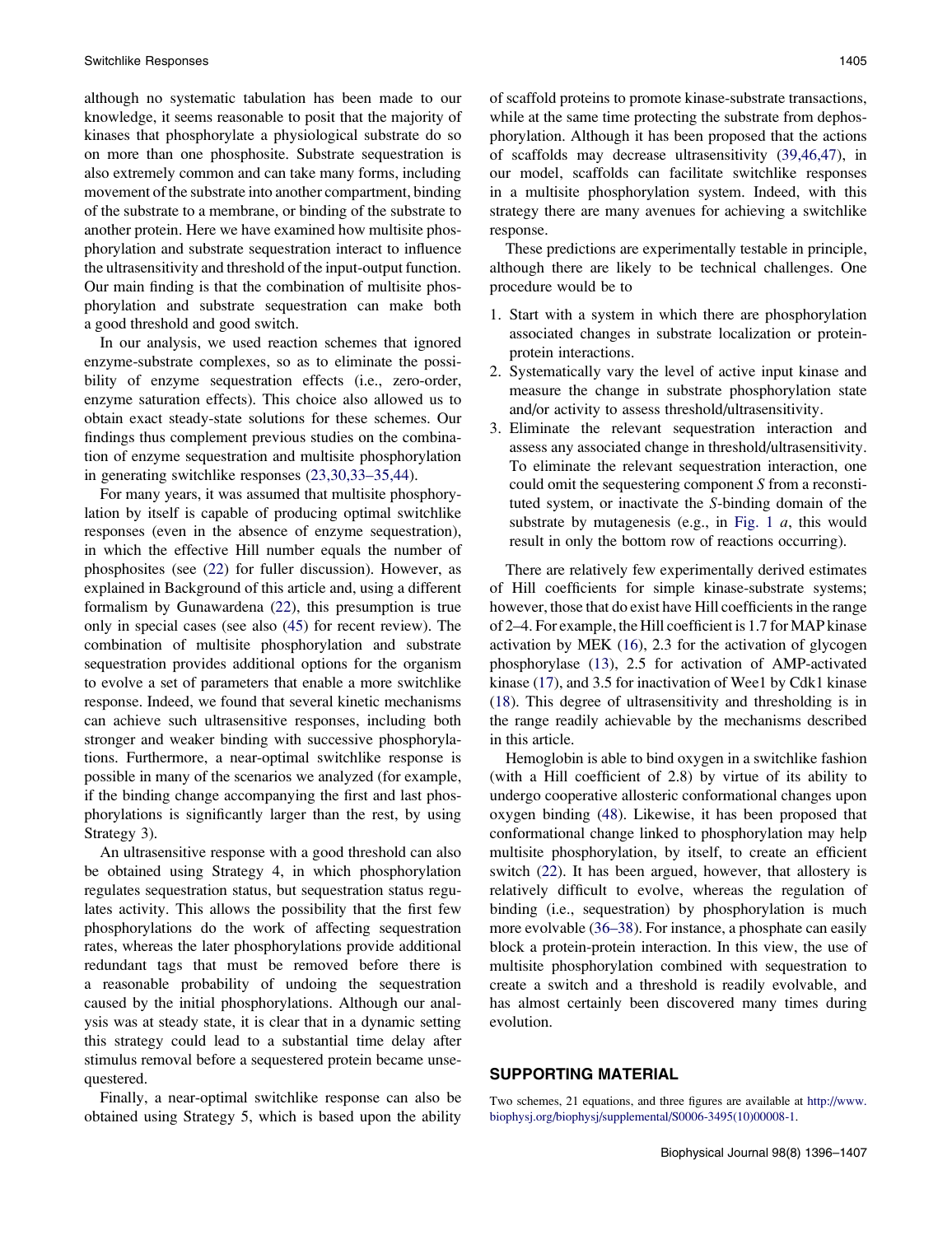<span id="page-10-0"></span>This work was supported by the National Science Foundation/National Institutes of Health initiative on Mathematical Biology through grant Nos. R01GM75309 and R01GM67247 from the National Institute of General Medical Sciences, and by National Institutes of Health grant No. P50GM76516 and National Science Foundation grant No. DMS0917492.

We are grateful to James Ferrell for stimulating discussions and for sharing some Mathematica code (Wolfram Research, Champaign, IL).

## REFERENCES

- 1. Manning, G., D. B. Whyte, ., S. Sudarsanam. 2002. The protein kinase complement of the human genome. Science. 298:1912–1934.
- 2. Mann, M., S. E. Ong, ..., A. Pandey. 2002. Analysis of protein phosphorylation using mass spectrometry: deciphering the phosphoproteome. Trends Biotechnol. 20:261–268.
- 3. Barford, D., S. H. Hu, and L. N. Johnson. 1991. Structural mechanism for glycogen phosphorylase control by phosphorylation and AMP. J. Mol. Biol. 218:233–260.
- 4. Kholodenko, B. N. 2006. Cell-signaling dynamics in time and space. Nat. Rev. Mol. Cell Biol. 7:165–176.
- 5. Shacter-Noiman, E., P. B. Chock, and E. R. Stadtman. 1983. Protein phosphorylation as a regulatory device. Philos. Trans. R. Soc. Lond., B. 302:157–166.
- 6. Goldbeter, A., and D. E. Koshland, Jr. 1981. An amplified sensitivity arising from covalent modification in biological systems. Proc. Natl. Acad. Sci. USA. 78:6840–6844.
- 7. Brown, G. C., J. B. Hoek, and B. N. Kholodenko. 1997. Why do protein kinase cascades have more than one level? Trends Biochem. Sci. 22:288–289.
- 8. Ferrell, Jr., J. E. 1996. Tripping the switch fantastic: how a protein kinase cascade can convert graded inputs into switchlike outputs. Biochem. Sci. 21:460–466.
- 9. Hooshangi, S., S. Thiberge, and R. Weiss. 2005. Ultrasensitivity and noise propagation in a synthetic transcriptional cascade. Proc. Natl. Acad. Sci. USA. 102:3581–3586.
- 10. Pomerening, J. R. 2008. Uncovering mechanisms of bistability in biological systems. Curr. Opin. Biotechnol. 19:381–388.
- 11. Buchler, N. E., and M. Louis. 2008. Molecular titration and ultrasensitivity in regulatory networks. J. Mol. Biol. 384:1106–1119.
- 12. Lapidus, S., B. Han, and J. Wang. 2008. Intrinsic noise, dissipation cost, and robustness of cellular networks: the underlying energy landscape of MAPK signal transduction. Proc. Natl. Acad. Sci. USA. 105: 6039–6044.
- 13. Meinke, M. H., J. S. Bishop, and R. D. Edstrom. 1986. Zero-order ultrasensitivity in the regulation of glycogen phosphorylase. Proc. Natl. Acad. Sci. USA. 83:2865–2868.
- 14. Salazar, C., and T. Höfer. 2003. Allosteric regulation of the transcription factor NFAT1 by multiple phosphorylation sites: a mathematical analysis. J. Mol. Biol. 327:31–45.
- 15. Nash, P., X. Tang, ..., M. Tyers. 2001. Multisite phosphorylation of a CDK inhibitor sets a threshold for the onset of DNA replication. Nature. 414:514–521.
- 16. Huang, C. Y., and J. E. J. Ferrell, Jr. 1996. Ultrasensitivity in the mitogen-activated protein kinase cascade. Proc. Natl. Acad. Sci. USA. 93:10078–10083.
- 17. Hardie, D. G., I. P. Salt, ..., S. P. Davies. 1999. AMP-activated protein kinase: an ultrasensitive system for monitoring cellular energy charge. Biochem. J. 338:717–722.
- 18. Kim, S. Y., and J. E. Ferrell, Jr. 2007. Substrate competition as a source of ultrasensitivity in the inactivation of Wee1. Cell. 128: 1133–1145.
- 19. Bagowski, C. P., J. Besser, ..., J. E. Ferrell. 2003. The JNK cascade as a biochemical switch in mammalian cells. Ultrasensitive and all-or-none responses. Curr. Biol. 13:315–320.

Biophysical Journal 98(8) 1396–1407

- 20. Ferrell, Jr., J. E., and E. M. Machleder. 1998. The biochemical basis of an all-or-none cell fate switch in Xenopus oocytes. Science. 280: 895–898.
- 21. Serber, Z., and J. E. Ferrell, Jr. 2007. Tuning bulk electrostatics to regulate protein function. Cell. 128:441–444.
- 22. Gunawardena, J. 2005. Multisite protein phosphorylation makes a good threshold but can be a poor switch. Proc. Natl. Acad. Sci. USA. 102:14617–14622.
- 23. Ortega, F., J. L. Garcés, ..., M. Cascante. 2006. Bistability from double phosphorylation in signal transduction. Kinetic and structural requirements. FEBS J. 273:3915–3926.
- 24. Blenis, J., and M. D. Resh. 1993. Subcellular localization specified by protein acylation and phosphorylation. Curr. Opin. Cell Biol. 5:984–989.
- 25. Karin, M. 1994. Signal transduction from the cell surface to the nucleus through the phosphorylation of transcription factors. Curr. Opin. Cell Biol. 6:415–424.
- 26. Whitmarsh, A. J., and R. J. Davis. 2000. Regulation of transcription factor function by phosphorylation. Cell. Mol. Life Sci. 57:1172– 1183.
- 27. Cyert, M. S. 2001. Regulation of nuclear localization during signaling. J. Biol. Chem. 276:20805–20808.
- 28. Pawson, T. 2004. Specificity in signal transduction: from phosphotyrosine-SH2 domain interactions to complex cellular systems. Cell. 116:191–203.
- 29. Van Der Heide, L. P., M. F. Hoekman, and M. P. Smidt. 2004. The ins and outs of FoxO shuttling: mechanisms of FoxO translocation and transcriptional regulation. Biochem. J. 380:297–309.
- 30. Ferrell, Jr., J. E. 1998. How regulated protein translocation can produce switchlike responses. Trends Biochem. Sci. 23:461–465.
- 31. Kondoh, K., S. Torii, and E. Nishida. 2005. Control of MAP kinase signaling to the nucleus. Chromosoma. 114:86–91.
- 32. Bridges, D., and G. B. Moorhead. 2005. 14-3-3 proteins: a number of functions for a numbered protein. Sci. STKE. 2005:re10.
- 33. Blüthgen, N., F. J. Bruggeman, ..., B. N. Kholodenko. 2006. Effects of sequestration on signal transduction cascades. FEBS J. 273: 895–906.
- 34. Chickarmane, V., B. N. Kholodenko, and H. M. Sauro. 2007. Oscillatory dynamics arising from competitive inhibition and multisite phosphorylation. J. Theor. Biol. 244:68–76.
- 35. Legewie, S., B. Schoeberl, ..., H. Herzel. 2007. Competing docking interactions can bring about bistability in the MAPK cascade. Biophys. J. 93:2279–2288.
- 36. Kirschner, M., and J. Gerhart. 1998. Evolvability. Proc. Natl. Acad. Sci. USA. 95:8420–8427.
- 37. Ptashne, M., and A. Gann. 2002. Genes and Signals. Cold Spring Harbor Laboratory Press, New York.
- 38. Bhattacharyya, R. P., A. Reményi, ..., W. A. Lim. 2006. Domains, motifs, and scaffolds: the role of modular interactions in the evolution and wiring of cell signaling circuits. Annu. Rev. Biochem. 75:655–680.
- 39. Bardwell, L. 2008. Signal transduction: turning a switch into a rheostat. Curr. Biol. 18:R910–R912.
- 40. Strickfaden, S. C., M. J. Winters, ., P. M. Pryciak. 2007. A mechanism for cell-cycle regulation of MAP kinase signaling in a yeast differentiation pathway. Cell. 128:519–531.
- 41. Flatauer, L. J., S. F. Zadeh, and L. Bardwell. 2005. Mitogen-activated protein kinases with distinct requirements for Ste5 scaffolding influence signaling specificity in Saccharomyces cerevisiae. Mol. Cell. Biol. 25:1793–1803.
- 42. Whitmarsh, A. J., and R. J. Davis. 1998. Structural organization of MAP-kinase signaling modules by scaffold proteins in yeast and mammals. Trends Biochem. Sci. 23:481–485.
- 43. Kusari, A. B., D. M. Molina, ..., L. Bardwell. 2004. A conserved protein interaction network involving the yeast MAP kinases Fus3 and Kss1. J. Cell Biol. 164:267–277.